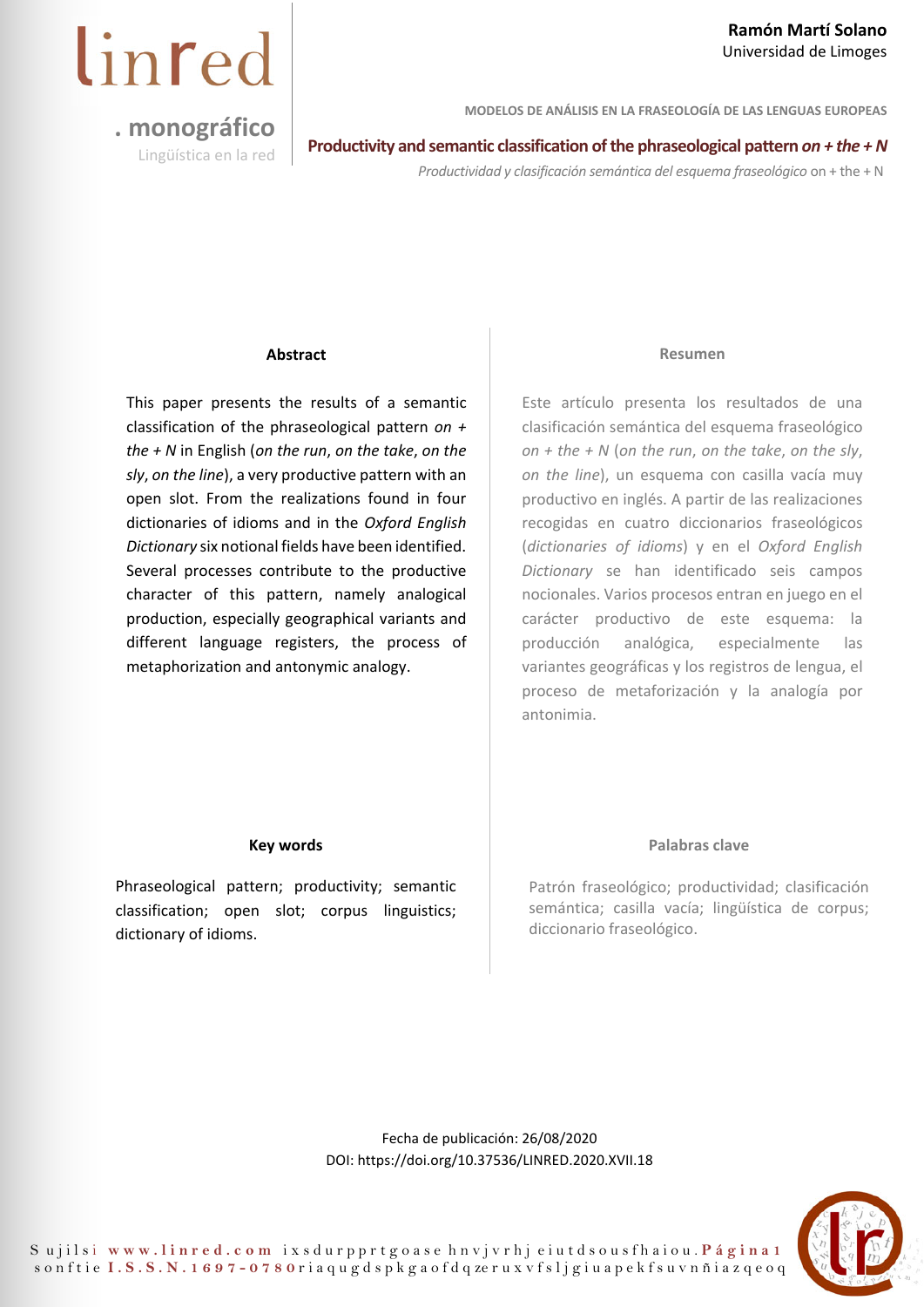

**Productivity and semantic classification of the phraseological pattern** *on + the + N* Lingüística en la red

#### **1. Introduction**

linred

The aim of this paper is to study the productivity of the phraseological pattern *on + the + N* in English as a pairing of form and meaning. The ultimate goal is to present a semantic classification that accounts, if not for all, at least for most of the realizations of this pattern. *On + the + N* is a very productive phraseological pattern with one open slot that is filled with a wide range of nouns, especially deverbal nouns (*on the make*, *on the take*, *on the run*) and nouns belonging to a substandard register (*on the randy*, *on the piss*, *on the scoot*).

Many of the realizations of this pattern are used in (very) informal speech and it is obvious that a newspaper corpus would have been unsuitable to check and test their frequency of use. Thus, and for reasons of representativity, the *enTenTen15* corpus<sup>1</sup> has been chosen on a sample of all the realizations found in four dictionaries of idioms and in the *Oxford English Dictionary*. The *English Web Corpus* (enTenTen15) was compiled in 2015 by retrieving texts from the Internet and it is a contemporary corpus that encompasses a wide range of text types and geographical varieties.

As for the selection of examples, other corpora have been used such as the *British National Corpus* (BNC), the *Corpus of American Contemporary English* (COCA), the *14 Billion Word Web Corpus* (iWeb) and online newspaper archives. The *Corpus of Gobal Web-Based English* (GloWbe) has been used to check geographical varieties.

The *on + the + N* pattern represents a good starting point to explain phraseological productivity in which linguistic analogy plays a fundamental role. The combination of the three constituents produce a wide range of fixed phrases in English that can be subsumed under six general headings corresponding to six different semantic notional fields, namely motion and haste; failure, decline or decrease; dishonest behaviour or action; debauchery; increase or improvement; honesty and correctness.

#### **2. Productivity in phraseology**

Idioms with lexicalized variants are usually represented by the alternation of two (or sometimes even three or four) nominal, verbal, adjectival or prepositional constituents having attained lexicalized status and having been recorded as such in dictionaries of idioms. Cases such as *hit the road/trail*, *go for the jugular/throat*, *upset/overturn the applecart*, *fly/show/wave the flag*, *a passing/nodding acquaintance*, *hard/hot on your heels*, *fray at/around the edges*, *green about/around/at the gills* are common in English and show both the intrinsic variability of the so-called fixed phrases (Corpas Pastor 1996: 27-30; Moon 1998: 120; Langlotz 2006: 11) and the lexicalization of alternative word forms that have become recurrent and frequent amongst language users.

Contrary to idioms with lexicalized variants, open-slot idioms are phraseological units that have a large number of slot-fillers for one (or sometimes two) of their main lexical constituents (usually a noun or an



<sup>1</sup> Access to the *enTenTen15* corpus has been possible via *Sketch Engine*.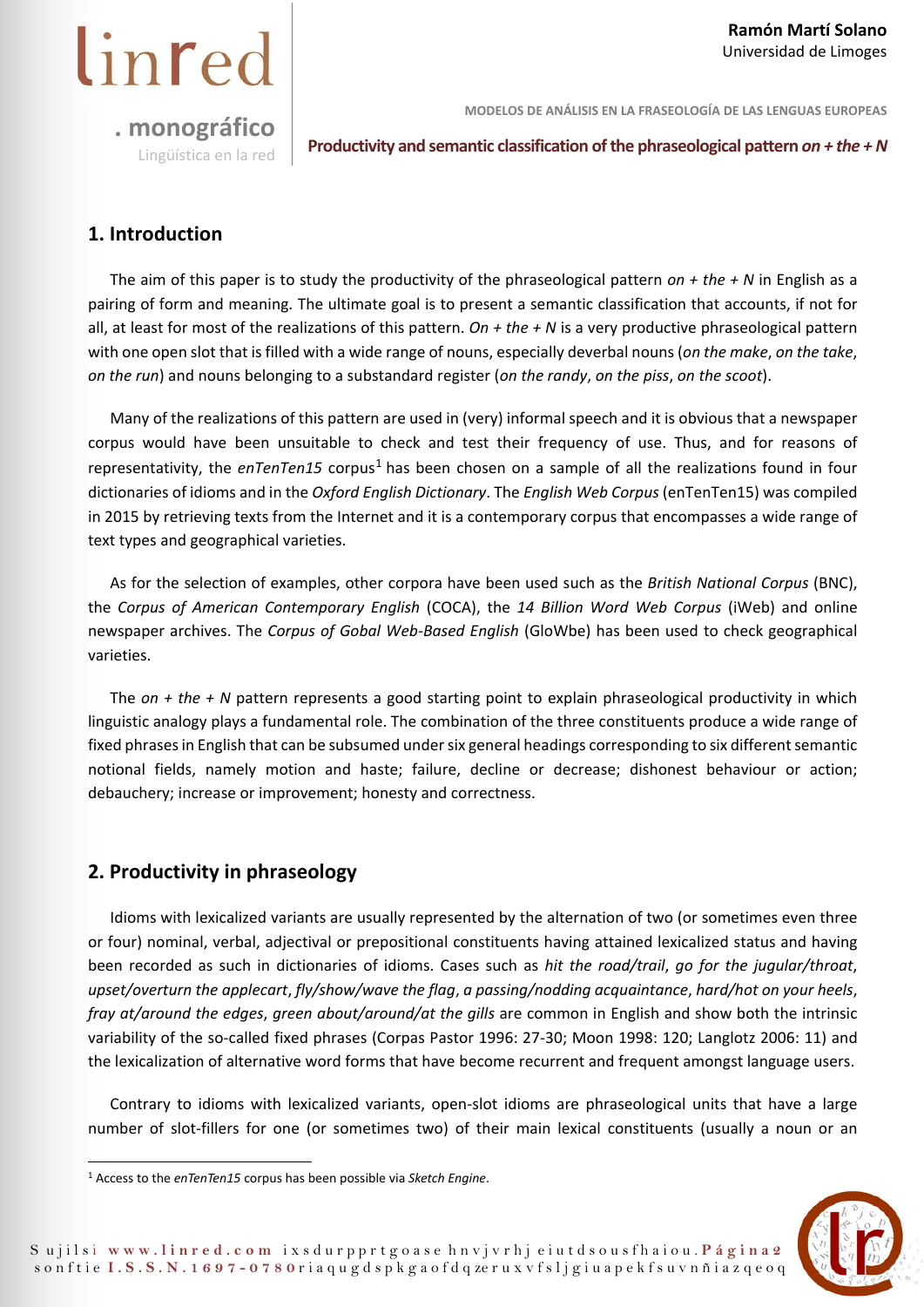**MODELOS DE ANÁLISIS EN LA FRASEOLOGÍA DE LAS LENGUAS EUROPEAS** 

**Productivity and semantic classification of the phraseological pattern** *on + the + N* **Lingüística en la red** 

adjective). They can be close-ended, as with the phraseological unit (PU) *with a capital \_\_\_\_\_*, where the slot can be filled with a limited number of items (in this case the exact number of letters of the English alphabet) or open-ended, that is the slot can be filled with a much larger number of items, as with the PU *\_\_\_\_\_ to a fault*, in which numerous adjectives are possible even though the preferred realization is *generous* both in the BNC and the COCA<sup>2</sup>.

According to Moon (1998: 163), the concept of *idiom schema* can be applied to a set of idiomatic expressions that have the same reference, share the same metaphor and whose constituents are related words, usually synonyms, such as *hold a pistol to someone's head*, *put a gun to someone's head*, *feel a pistol at one's head* and *with a gun to one's head*. This concept is used by Moon mainly to account for the instability and the variability that are to be found in the so-called fixed phrases. This concept is more encompassing than the concept of phraseological pattern as it includes all semantically-related phrases regardless of their morpho-syntax.

*On the make*, *on the cards*, *on the rocks* or *on the shelf* and many other instantiations of the *on + the + N* pattern share the same morphosyntactic structure but are entirely different idioms from a semantic point of view. For that reason, they are not idioms with a lexicalized variant or open-slot idioms or even realizations of an idiom schema but rather individual and idiosyncratic idioms sharing the same phraseological pattern.

Finally, another terminological distinction has been made between a phraseme construction or template (Steyer 2015: 281) and a multi-word pattern (Steyer 2016: 14). A phraseme construction or template is one out of many different types of multi-word units (the example given by Steyer is *eine Seele von Mensch3*, where the invariable segment is *eine Seele von* and the variable constituent is *Mensch* and that corresponds in the classification presented above to an open-slot idiom) and is another term for an open-slot idiom. A multi-word pattern such as *N by N* (step by step) is, in its turn, a phraseological construction and not a single PU with an open slot allowing a more or less wide range of semantically related lexical items. A multi-word pattern, or a phraseological pattern, as I will hereafter present it, is a superordinate construction made up of mainly function words and grammatical categories whose syntactic structure together with the choice of lexis may carry or imply a variety of meanings.

Productivity is a linguistic concept, traditionally associated with morphology, which distinguishes between productive, semi-productive and unproductive affixes. For example, the deadjectival suffix *–al* and the deadjectival/denominal suffix *–ist* are still productive in English (these suffixes are used to produce new words in the language). The denominal suffixes *–dom* and *–hood* can be classified as semi-productive as their output is quite restricted. Conversely, the deverbal prefix *en–* is said to be unproductive as it is no longer used to create new verbs as new verbs in contemporary English are created mainly by conversion. The term is also used in

 $3$  The phrase literally means 'a soul of a person' and is used in German to indicate that someone (a man, a woman, a child, etc.) is a very good and honest person.



<sup>&</sup>lt;sup>2</sup> The only restriction on the choice of adjectives concerns the semantic prosody of this expression, which is positive, thus the adjectives found as fillers in the COCA by order of frequency: *generous*, *loyal*, *honest*, *cautious*, *observant*, *polite*, *modest*, *gracious*, *fair*, *competitive*, *curious*, *courteous*, *empathetic*, etc.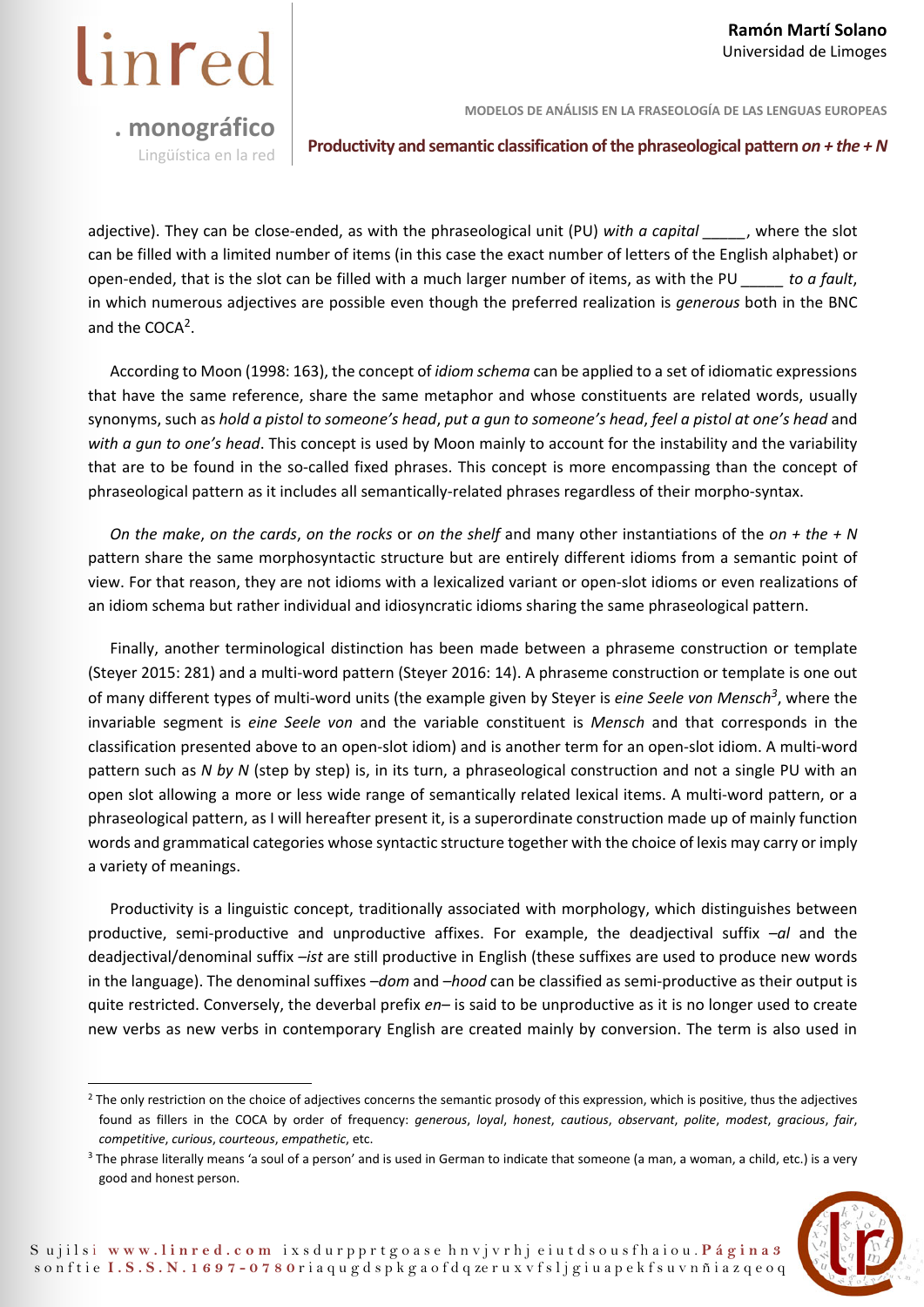linred

**MODELOS DE ANÁLISIS EN LA FRASEOLOGÍA DE LAS LENGUAS EUROPEAS** 

**Productivity and semantic classification of the phraseological pattern** *on + the + N* Lingüística en la red

phraseology and is applied to multi-word units and more precisely to phraseological patterns showing different degrees of productivity.

The phraseological pattern *in + full + N* is a very productive pattern in English. *In full swing* is the most frequent realisation in the COCA with a total of 979 tokens, followed by *in full view* that has 467 tokens. The meaning of the pattern is transparent and straightforward although, depending on the slot-filler, can be more or less idiomatic. *In full swing* is only used adverbially to indicate that something 'has already been happening for a period of time and there is a lot of activity' whereas *in full view,* 'able to be seen by other people', is usually followed by the preposition *of*. The former construction, more idiomatic, implies vigorous action whereas the latter, less idiomatic, insists on the fact of being clearly visible. Other realizations found in the COCA include *in full sun*, *in full force*, *in full compliance*, *in full flower*, *in full control*, *in full regalia*, *in full agreement*, *in full armor*, *in full flight*, *in full possession*, *in full gear*, *in full color*, *in full operation*, *in full sunlight*, *in full voice*, *in full battle*, *in full costume*, *in full daylight*, *in full effect*, *in full command*, *in full support*, *in full disclosure*, *in full riot*, etc.

Then, there are phraseological, or rather paremiological, patterns that are unproductive as is the case with a particular sub-group of proverbs, known as symmetrical proverbs, that is proverbs that belong to a superordinate pattern *Adj + N + Adj + N* in which the adjectives are identical.

- 1.  $past + N + past + N >$  Past shame, past grace
- 2.  $\textit{safe} + N + \textit{safe} + N > \textit{Safe}$  bind, safe find
- 3. *happy + N + happy + N* > Happy wife, happy life

The examples above show the patterns followed by their one-off paremiographical realization, something which is confirmed by the searches carried out in the COCA that yield no results for any of the three patterns above4. These hapaxes are actually paremiological relics of the past and are mainly found in dictionaries of proverbs and other paremiological works.

#### **3. The phraseological pattern** *on + the + N*

This syntagmatic pattern can be classified as a multi-word pattern with an open lexical paradigm having as the slot-filler the third constituent, that is the noun. Not all of the phrases cast in this mould are idiomatic and non-compositional, however, and from a grammatical point of view, they are prepositional phrases functioning as adverbials. In fact, what binds together all these phrases is the fact that they are analogical formations (Monneret 2018: 15) based, for the most part, on lexical variants of a substandard register. Some prototypical examples of the pattern include *on the go*, *on the run* and *on the trot* in which the slot is filled with deverbal nouns related to action and movement whereas the phrases take on a special meaning or meanings different

<sup>4</sup> The only occurrence in the COCA is one token of the word sequence *happy place happy place* which is a reduplication of the noun phrase and therefore does not constitute a realization of the paremiological pattern in question.

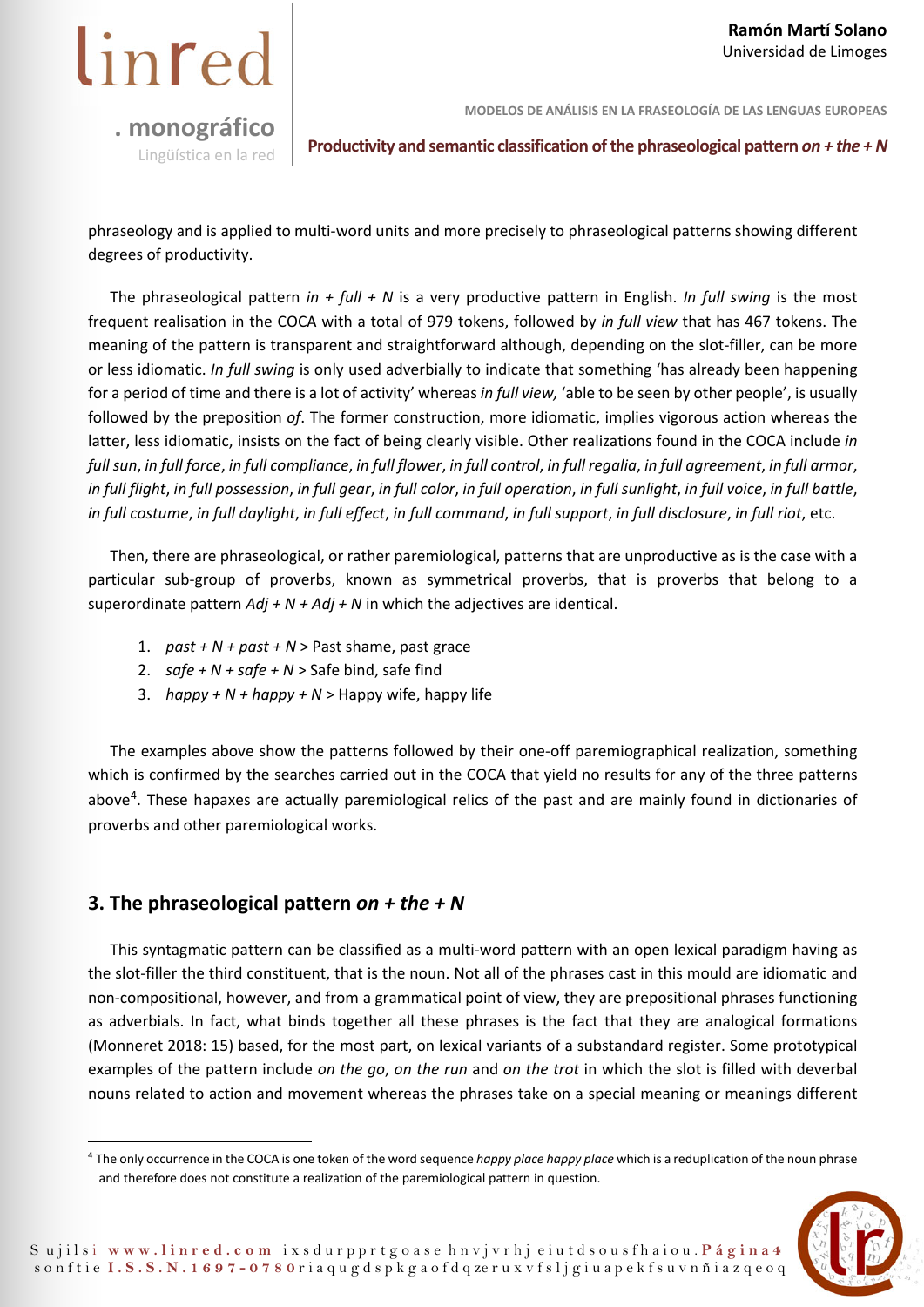

**MODELOS DE ANÁLISIS EN LA FRASEOLOGÍA DE LAS LENGUAS EUROPEAS** 

**Productivity and semantic classification of the phraseological pattern** *on + the + N* Lingüística en la red

from the meaning of the words if they were taken individually. Although most nouns are in the singular, some items include a lot-filler in the plural form.

It must be added that for theoretical and methodological reasons combinations that are embedded in larger PUs such as *the icing on the cake*, *catch somebody on the hop*, *put your neck on the line*, *put your head on the block* or *keep your feet on the ground* have not been included. Other realizations of the pattern when followed by a compulsory preposition, as for instance *be on the lookout for something or somebody*, *be on the road to something* and *be on the scent of something* have also been excluded. These latter examples actually behave as adjectives rather than adverbials and therefore do not fall into the pattern whose realizations are either introduced by a verb (usually the copula) or are used as postnominal modifiers.

This pattern is extremely productive in English and, as with productivity in morphology, is also the source of a very high number of low frequency items and hapaxes (Plag 2006: 123). The type of corpus, especially the type of sources used to compile the corpus, is a key question when looking at the interface between frequency and productivity. A huge oral corpus of informal conversations would have probably yielded many more results for some of the realizations than a corpus of the same size but compiled from the web since an important number of the phrases cast in this mould tend to be used in informal, or even very informal speech, and therefore are likely to be absent from written corpora.

The question remains whether the verb *to be* should be part of the pattern or not. The segments *be on the go* and *be on the move* have been classified as non-idiomatic verbal phraseologisms whereas *on the spot* is classified as a non-idiomatic adverbial phraseologism (Gläser 1986: 69-70). Under the heading *unilaterale adverbiale Idiome* are found several phraseological patterns and particularly the *prep. + def. art. + N* in which the N slot is filled mainly with metaphorical nouns: *on the never-never*, *on the warpath*. (Gläser 1986: 98).

In what follows a distinction as the one presented above will not be made, nor will the verb *to be* be included as part of the pattern as occurrences in corpora show realizations of the pattern used either with the verb *to be* or with no verb, preceded by an adverbial particle (*out*) or even with non-copulative verbs.

#### **3.1. The collection of types**

This is definitely one of the most productive phraseological patterns in English having given rise to a large number of regular and idiomatic instantiations. The types were collected from four phraseographic sources, namely the *Cambridge International Dictionary of Idioms* (CIDI), the *Collins Cobuild Dictionary of Idioms* (CCDI) and the *Longman Idioms Dictionary* (LID) and the *Oxford Dictionary of Idioms* (ODI). The aim of this methodological approach is to contrast lexicography and corpora and, by doing so, observe the frequency of these PUs in corpora. Phraseological units include both fixed expressions and idioms (Moon 1998), that is multiword units irrespective of their degree of idiomaticity. The results are presented below.

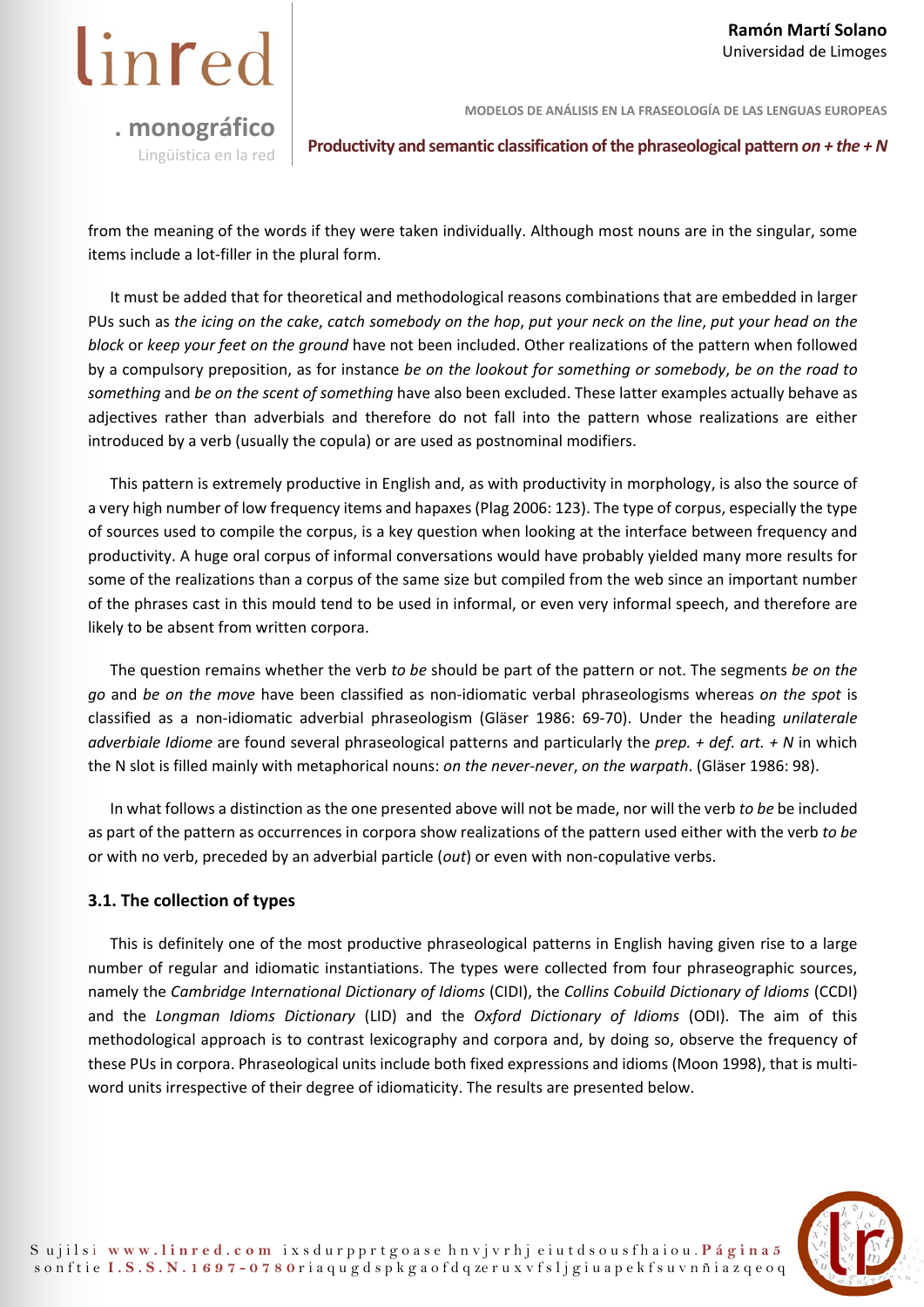#### **Ramón Martí Solano**  Universidad de Limoges

# linred

**. monográfico** 

**MODELOS DE ANÁLISIS EN LA FRASEOLOGÍA DE LAS LENGUAS EUROPEAS** 

**Productivity and semantic classification of the phraseological pattern** *on + the + N* Lingüística en la red

on the air on the ball on the beat on the bill on the blink on the block on the boil on the books on the bounce on the broo on the bubble on the button on the cards on the carpet on the cart on the case on the cheap on the couch on the cuff on the defensive on the door on the double on the downgrade on the fiddle on the flat on the fly on the gad on the game on the go on the ground on the hoof on the house on the increase on the inside on the jump on the knocker on the lam on the latch on the level on the line on the loose on the make on the mark on the market on the mat on the match on the mend on the money on the move on the nail on the never-never on the nod on the nose on the off chance on the outs on the phone on the prod on the prowl on the pull on the QT on the rack on the rag

on the rails on the razzle on the rebound on the record on the rise on the road on the rocks on the ropes on the run on the scene on the scrounge on the shelf on the sidelines on the skids on the sly on the spot on the square on the stump on the take on the tapis on the tiles on the town on the trot on the turn on the up on the wagon on the wane on the warpath on the way out on the wing

The collection was completed with other idiomatic phrases found in the OED, and presented below, by using the search string *on the \** and by checking the meaning and syntactic function of each of the entries so as to confirm their phraseological status. Dictionaries of idioms have to be selective, for matters of space, and make choices as far as their entries are concerned. Firstly, highly transparent combinations such as *on the agenda* or *on the alert* are, for that matter, not usually included in the macrostructure of dictionaries of idioms. Secondly, some of the phrases belong to a substandard register and tend to be avoided and are, in their turn, found in

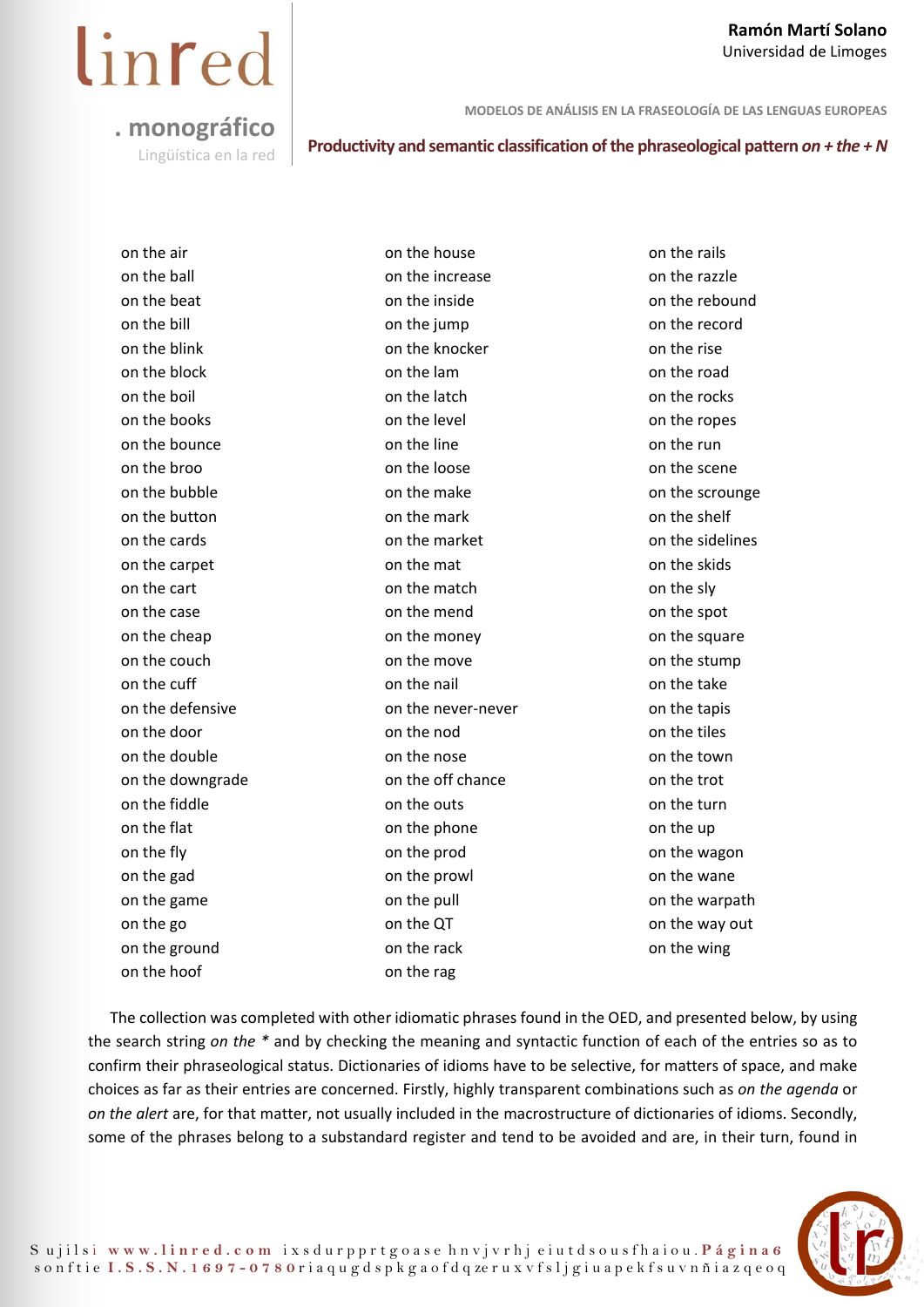linred

**MODELOS DE ANÁLISIS EN LA FRASEOLOGÍA DE LAS LENGUAS EUROPEAS** 

**Productivity and semantic classification of the phraseological pattern** *on + the + N* Lingüística en la red

dictionaries of slang5 (*on the bash* or *on the creep*). Finally, there are cases of realizations that are extremely infrequent in corpora, or even nonce forms, and are only recorded by the OED so that they can be attested and described lexicographically (*on the bustle* or *on the randan*).

| on the agenda      | on the fuddle    | on the scoop    |
|--------------------|------------------|-----------------|
| on the alert       | on the gamble    | on the scoot    |
| on the angle       | on the hog       | on the scout    |
| on the back        | on the hop       | on the sick     |
| on the back burner | on the lash      | on the skite    |
| on the back foot   | on the lurk      | on the skive    |
| on the ballast     | on the pad       | on the sneak    |
| on the bash        | on the peg       | on the spurs    |
| on the batter      | on the pineapple | on the stuff    |
| on the beam        | on the piss      | on the table    |
| on the beer        | on the pogey     | on the tap      |
| on the bend        | on the plush     | on the toboggan |
| on the bimble      | on the pounce    | on the toot     |
| on the booze       | on the queer     | on the turf     |
| on the bum         | on the ramble    | on the twist    |
| on the bustle      | on the randan    | on the upswing  |
| on the buy         | on the randy     | on the wamble   |
| on the creep       | on the razz      | on the watch    |
| on the crook       | on the recovery  | on the whizz    |
| on the cross       | on the relief    |                 |
| on the dodge       | on the roister   |                 |
| on the ebb         | on the rove      |                 |
| on the fall        | on the rush      |                 |
| on the frolic      | on the schnozz   |                 |

#### **3.2. Patterns and meaning**

The strong link between syntax and semantics (or pattern and meaning) has long been put forward in the British tradition of corpus linguistics and pattern grammar (Sinclair 1991: 65). Later on, the stress was laid on the association of certain patterns with lexical items carrying a particular meaning and especially in the process of analogy that this association implies: "We might speculate that, when a pattern is used with words with a particular meaning, speakers begin to use other words with a similar meaning with the same pattern, by a process of analogy, so that at any point in time, what words belong to a list is in a state of flux." (Hunston &

<sup>5</sup> A certain number of phrases of substandard register can be found in the *Dictionary of Slang and Unconventional Language* by Eric Partridge (see references).

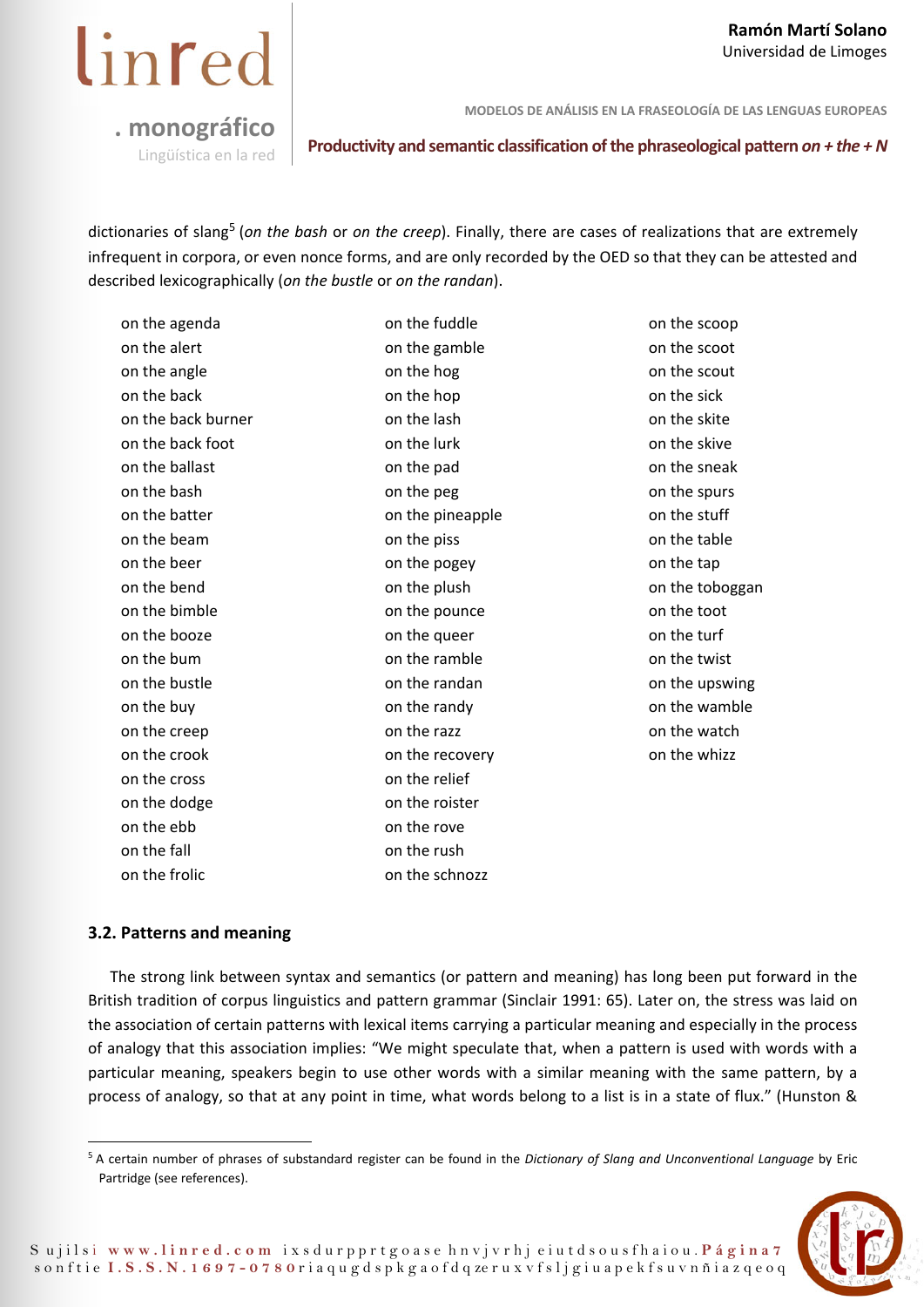**MODELOS DE ANÁLISIS EN LA FRASEOLOGÍA DE LAS LENGUAS EUROPEAS** 

**Productivity and semantic classification of the phraseological pattern** *on + the + N* **Lingüística en la red** 

Francis 2000: 96). The PUs that will be analyzed are all idiomatic instantiations of a template whose productive slot is filled with a paradigm of lexical items having a similar meaning in each of the semantic groups in which they are classified. Nevertheless, it should be noted that there are idiosyncratic realizations that do not fit in any of the semantic groups as well as other irregular cases that are the result of specific processes of metaphorization.

The preposition *on* seems to have developed several senses as part of this phraseological pattern. On the one hand, the sense of exactitude as found in PUs such as *on the dot* or *on the button* and on the other hand the sense of dependency as with *on the dole*, *on the pogey* and *on the relief*. Other figurative senses include continued motion as with *on the move* or *on the go*, and also addiction or overconsumption as with *on the booze* or *on the beer*. It should be noted that the meaning is to be found in the whole pattern, i.e. the combination of the preposition *on*, the determiner *the* and the noun.

It should be claimed that *on*, as with the prepositions *to* and *of*, has clearly semantic and pragmatic functions and that they "emerge in stock expressions and other collocations with specific lexical items" (Pace-Sigge 2015: 15). The same argument can be applied to the preposition *in*, and to many others, as the idea of an original sense of inclusion (for *in*) or of superposition (for *on*) has to be dismissed as prepositions have more abstract values when they are part of fixed phrases in which the question of the sense of the preposition on its own is no longer pertinent (Chauvin 2016 : 617).

#### **4. Semantic groups**

Six main semantic groups that fall into the *on + the + N* pattern have been identified. They have been ordered according to their degree of productivity: the first four groups are certainly more productive than the last two groups, something which bears on the predominantly negative connotation of this phraseological pattern.

- 1. motion and haste
- 2. failure, decline or decrease
- 3. dishonest behaviour or action
- 4. debauchery
- 5. increase or improvement
- 6. honesty and correctness

In order to check the real use and frequency of this type of phraseological pattern, a selection of 13 types, together with their number of tokens and their frequency per million words in the *English Web Corpus 2015* (*enTenTen15*), is shown in table 1. The *enTenTen15* is a synchronic corpus of English of slightly over 15 billion words that includes the main varieties of the English language and is made up of texts collected from the internet. It is, therefore, a very large corpus and well-adapted for this type of PUs. The selection has been made

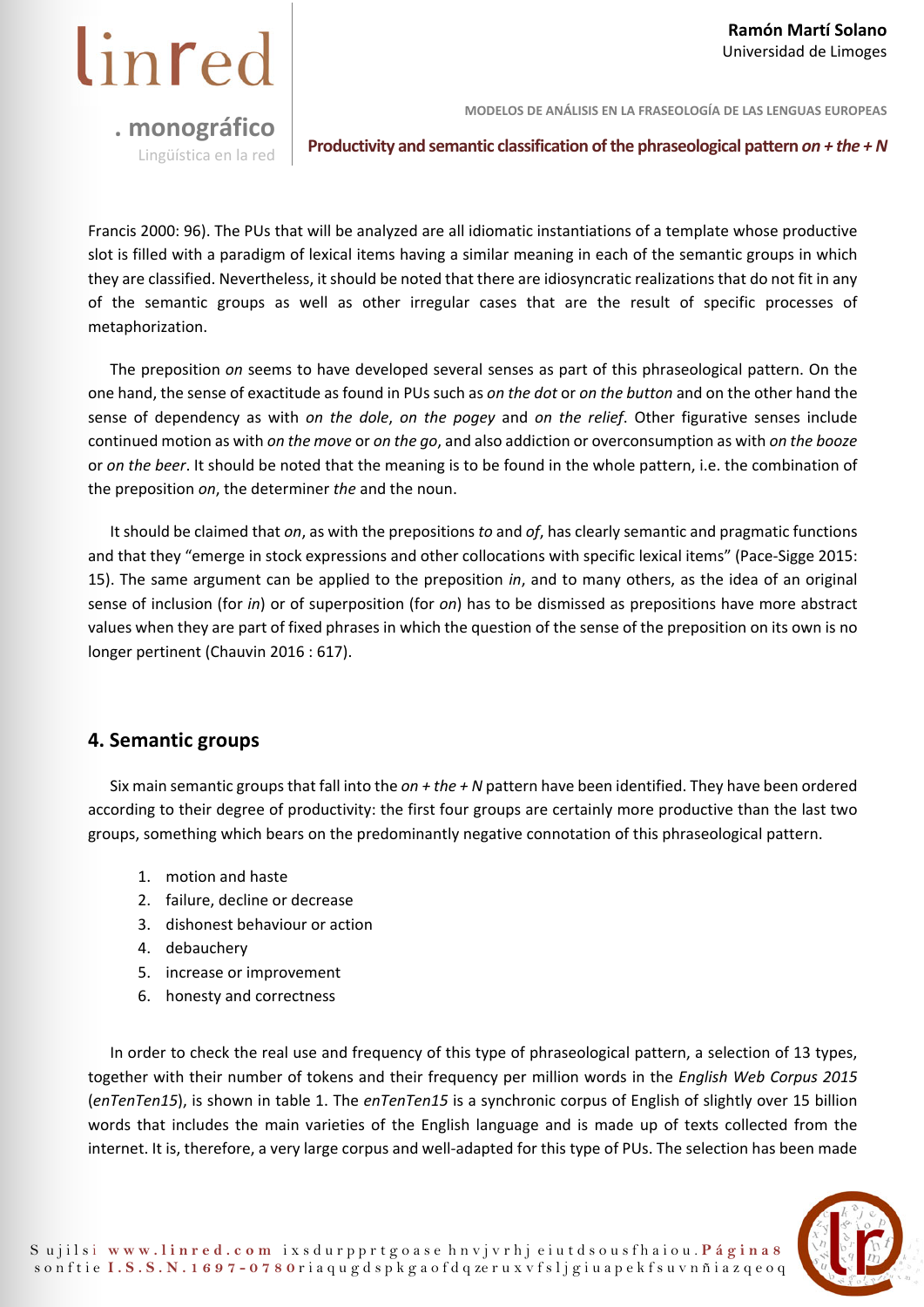

**MODELOS DE ANÁLISIS EN LA FRASEOLOGÍA DE LAS LENGUAS EUROPEAS** 

**Productivity and semantic classification of the phraseological pattern** *on + the + N* Lingüística en la red

on grounds of unambiguity (phrases having only a non-compositional reading) and syntactic status (phrases used exclusively as adverbials and not being part of a more extended syntactic frame).

**Table 1. A range of frequency of a selection of realizations of the** *on + the + N* **pattern in the** *enTenTen15* **corpus** 

| <b>PUs</b>     | Number of tokens | Frequency<br>per million words |
|----------------|------------------|--------------------------------|
| on the rise    | 66,511           | 3.62                           |
| on the move    | 49,297           | 2.68                           |
| on the go      | 47,297           | 2.57                           |
| on the fly     | 28,460           | 1.55                           |
| on the mend    | 3,078            | 0.17                           |
| on the prowl   | 3,066            | 0.17                           |
| on the upswing | 2,073            | 0.11                           |
| on the sly     | 1,244            | 0.07                           |
| on the trot    | 1,181            | 0.06                           |
| on the lam     | 1,123            | 0.06                           |
| on the skids   | 437              | 0.02                           |
| on the whizz   | $\Omega$         | 0                              |
| on the toot    | 0                | 0                              |

As table 1 clearly shows there is a wide range of frequencies of use that goes from hapaxes to high frequent phrases such as *on the rise*. Phrases with slot-fillers from a standard register (as is the case with *move*, *go* or *fly*) tend to be much more frequent than phrases with slot-fillers from an informal or substandard register such as *skids, whizz* or *toot*.

#### **4.1. Motion and haste**

Group 1 has been named *motion and haste* and as a matter of fact these two concepts are closely connected in phrases such as *on the fly*, *on the run* or *on the trot*. Some of these phrases are polysemous, having developed a more or less related sense as with *on the trot* which means 'very busy and active' but also 'one after the other' or 'continually'. In its turn, the phrase *on the run* is also polysemous: it can simply mean 'to hurry from one activity to another' but it can also mean 'to be trying to avoid being caught, especially by the police' as can be observed, respectively, in examples (1) and (2). The sense of the phrase in example (1) belongs to group 1 whereas the sense in example (2) relates it to group 3 (dishonest behaviour or action).

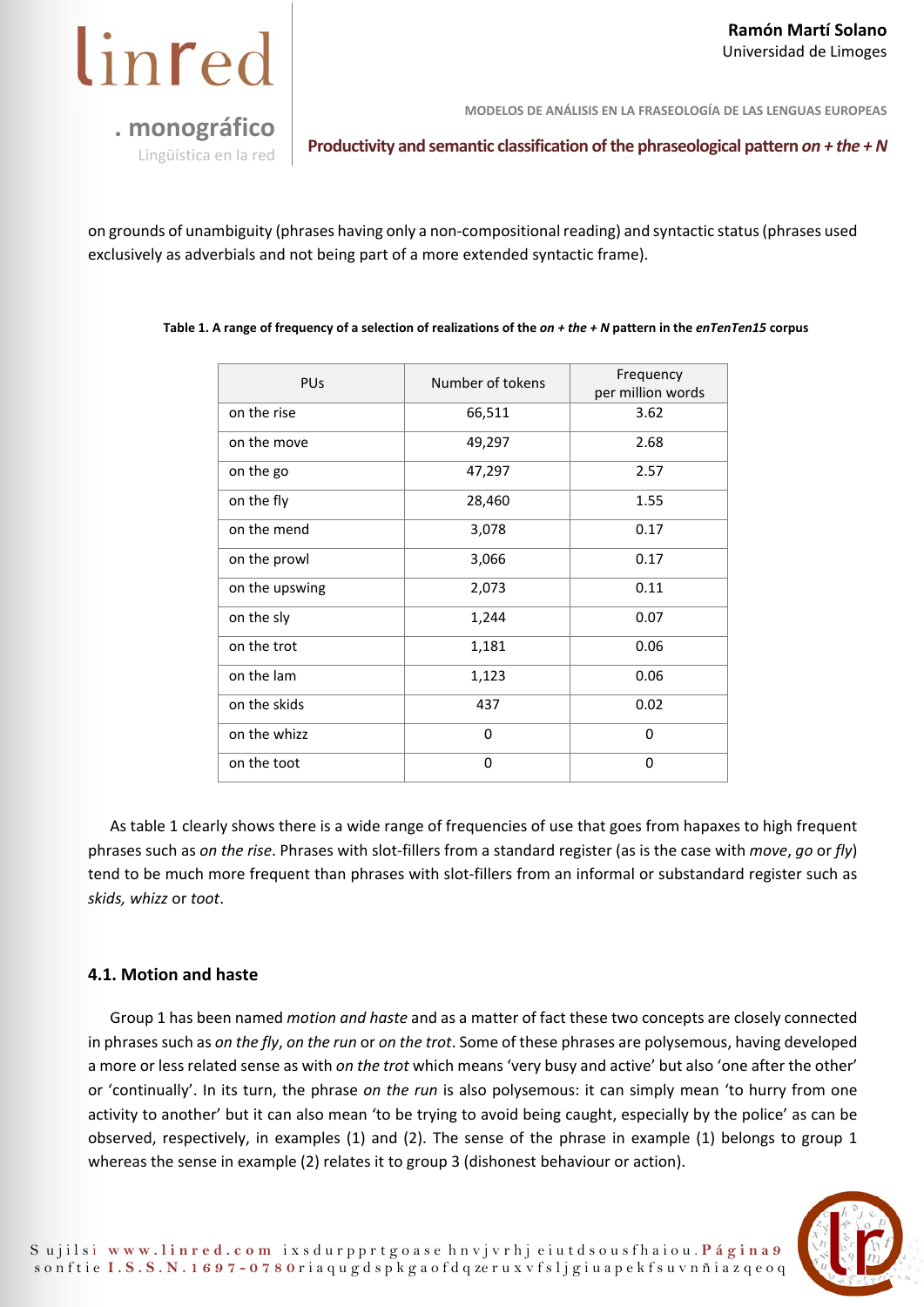

**Productivity and semantic classification of the phraseological pattern** *on + the + N* **Lingüística en la red** 

- (1) Rudy was never stationary. He was always **on the run**, flying to the bank, the map office, down to the hardware store in Old Town. Wherever you went, Rudy had been there before you. (COCA)
- (2) A police officer shot himself in the chest as law enforcement officers closed in on him at a campground. He had been **on the run** after he allegedly shot and wounded his estranged wife in front of their children. (COCA)

Group 1 is undoubtedly the most productive of all the semantic groups. The slot in the pattern is usually filled with a deverbal noun as for example *turn*, *go*, *fly* or *jump* but there are also cases of substantives such as *road* or *knocker*. Some of these phrases can be polysemic and in that case the notions of motion and haste are linked with that of being busy or very active, for instance in phrases such as *on the go* or *on the fly*.

It is interesting to notice that some phrases in this group have a negative connotation that relates them to other semantic groups, for example *on the lam* which is mainly American slang and means 'be escaping, especially from the police'. The notions of motion and haste are combined with the idea of running away because of wrongdoing. Contrary to *on the run*, *on the lam* is a monosemic phrase and this is so because *lam* is actually a cranberry word, i.e. a word that has no lexicosemantic entity on its own as it is only used as part of a more complex phraseological unit.

- (3) In Culliton's delightful and sneakily feminist debut novel, a Brooklyn mother is **on the lam** after embezzling thousands of dollars from her daughters' private school. (*The New York Times*, 2017-10- 01)
- (4) He went into hiding in 1969 after being ordered by the state to leave Sicily after he had finished serving a five-year prison sentence for Mafia association. During his decades **on the lam**, the only picture authorities had of the fugitive was more than 30 years old. (*The Washington Post*, 2017-11-17)

Examples (3) and (4) explicitly show the type of textual environment surrounding this phrase. Dishonest or criminal activities such as "embezzlement" in (3) or "Mafia association" in (4) both signal and reinforce the negative connotation suggested by this phrase. Other negative semantic connotations are associated with the notions of vagrancy or begging as with *on the hog*, *on the bum* and *on the scrounge*.

#### **4.2. Failure, decline or decrease**

From a lexicographic point of view, the items belonging to this group are frequently defined or described as 'experiencing difficulties, doing badly, becoming less strong or likely to fail'. Contrary to the general tendency of singular slot-fillers in all semantic groups, it should be noted the presence of a number of plural nouns in this particular group as with *on the ropes*, *on the rocks* or *on the skids*, suggesting the existence of a semi-productive morphological sub-pattern.

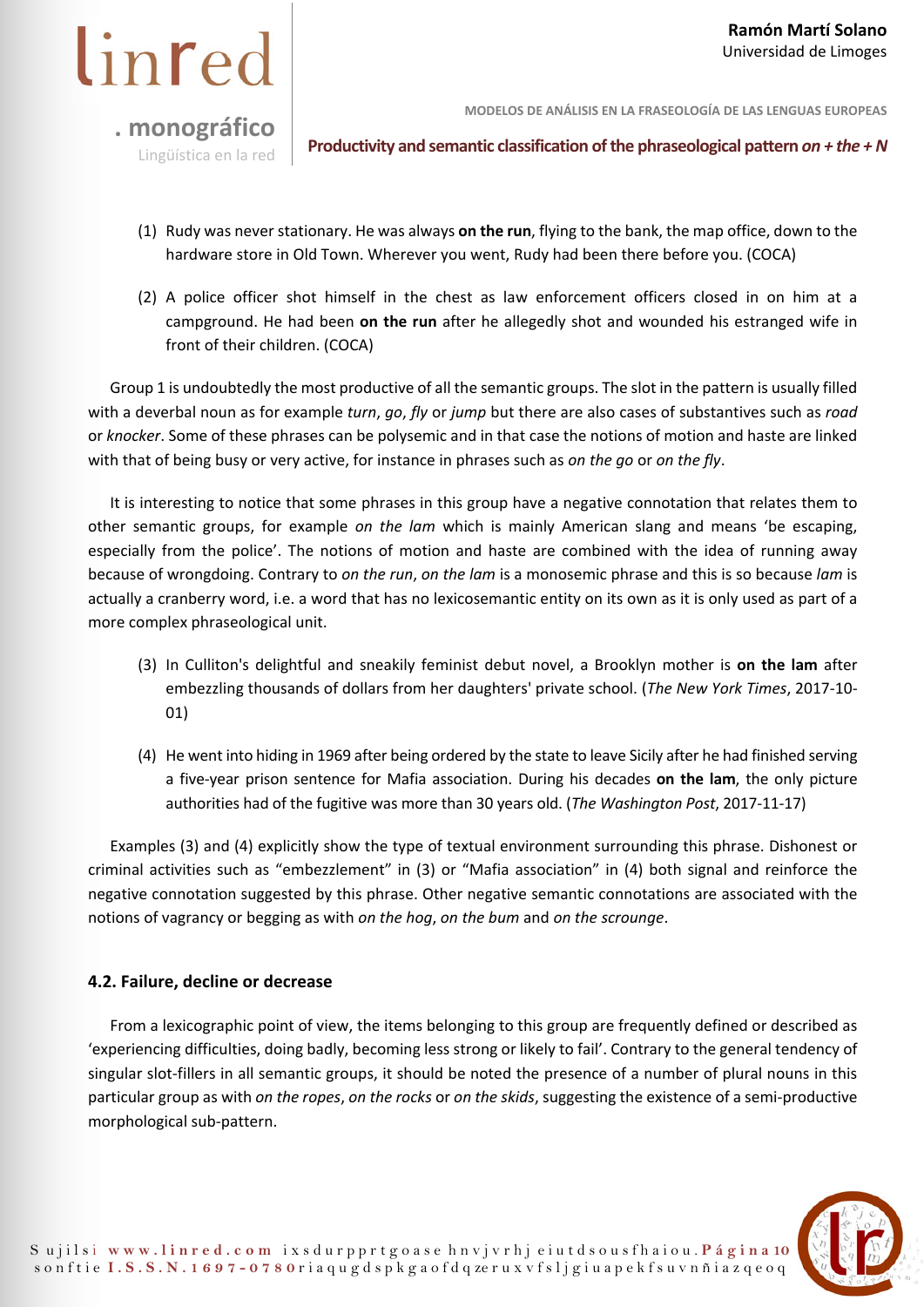**MODELOS DE ANÁLISIS EN LA FRASEOLOGÍA DE LAS LENGUAS EUROPEAS** 

**Productivity and semantic classification of the phraseological pattern** *on + the + N* **Lingüística en la red** 

This second semantic group is also productive, but less than the previous one, and is especially characterized by its informality. In fact, most of the phrases in this group are labelled informal (*on the ropes* or *on the rocks*) or even slang (*on the toboggan*, which is also geographically labelled as an Americanism and is defined as 'a rapid decline' by the OED). Other American phrases in this group are *on the bubble* and *on the downgrade*. Some of these phrases tend to appear in specific contexts, i.e. with the passing of time they have developed a specialized contextual use as with *on the rocks*, used to "characterize business ventures and marriages that have failed" (Lattey 1986: 227). The phrase was originally used in seafaring to describe a shipwreck ending up on the rocks, hence the negative outcome of some journey and finally the negative outcome of an enterprise, especially of a marriage.

(5) As Ms. Spears, a proud hillbilly and soon to be mother of two, attempts to clean up her image and quash speculation that her marriage to a backup dancer turned rapper is **on the rocks**, it's her former rival, Ms. Aguilera, who has found the road to respectability. (COCA)

Example (5) is one of the 45 hits of the segment *is on the rocks* in the COCA. 30 hits have the word *marriage* in their co-text and 3 the word *relationship*, which corroborates the contextual use of the phrase and this precise co-textual lexical association.

#### **4.3. Dishonest behaviour or action**

This third semantic group takes on a particular negative and disapproving connotation and as a matter of fact several phrases in this group are generally related to cheating or deceiving in order to gain some personal profit such as *on the take*, *on the fiddle* and *on the make* as can be observed in the co-texts of examples (6), (7) and (8) respectively. Otherwise, they are related to prostitution (*on the game*, *on the turf*) or to pickpocketing or robbery (*on the whizz*, *on the cross*, *on the creep*, etc.).

- (6) Set in Gujarat, in the 1980s and '90s, the movie depicts an India of petty corruption, with cops and politicians **on the take**, and honor among thieves more aspirational than real. "This world is broken," Raees says in voice-over. "You have to turn crooked to fix it." (*The New York Times*, 2017-1-27)
- (7) Caine is cast as Brian Reader, the 'king' of the thieves… until his nerve goes (or he loses his "arsehole" as his colleagues inelegantly put it when Reader begins to have doubts about the job). He has been **on the fiddle** all his life. His criminal career started when he stole a tin of peaches aged 13 and has escalated from there. (*The Independent*, 2018-9-15)
- (8) Here is my problem. My friends some old, some new, both male and female indulge in a great deal of innuendo about me behind my back and even to my face. I am seen as a sly old dog **on the make**. It is not meant without affection, but I find it totally offensive. It is just company and conversation I seek. (*The Daily Telegraph*, 2017-4-29)

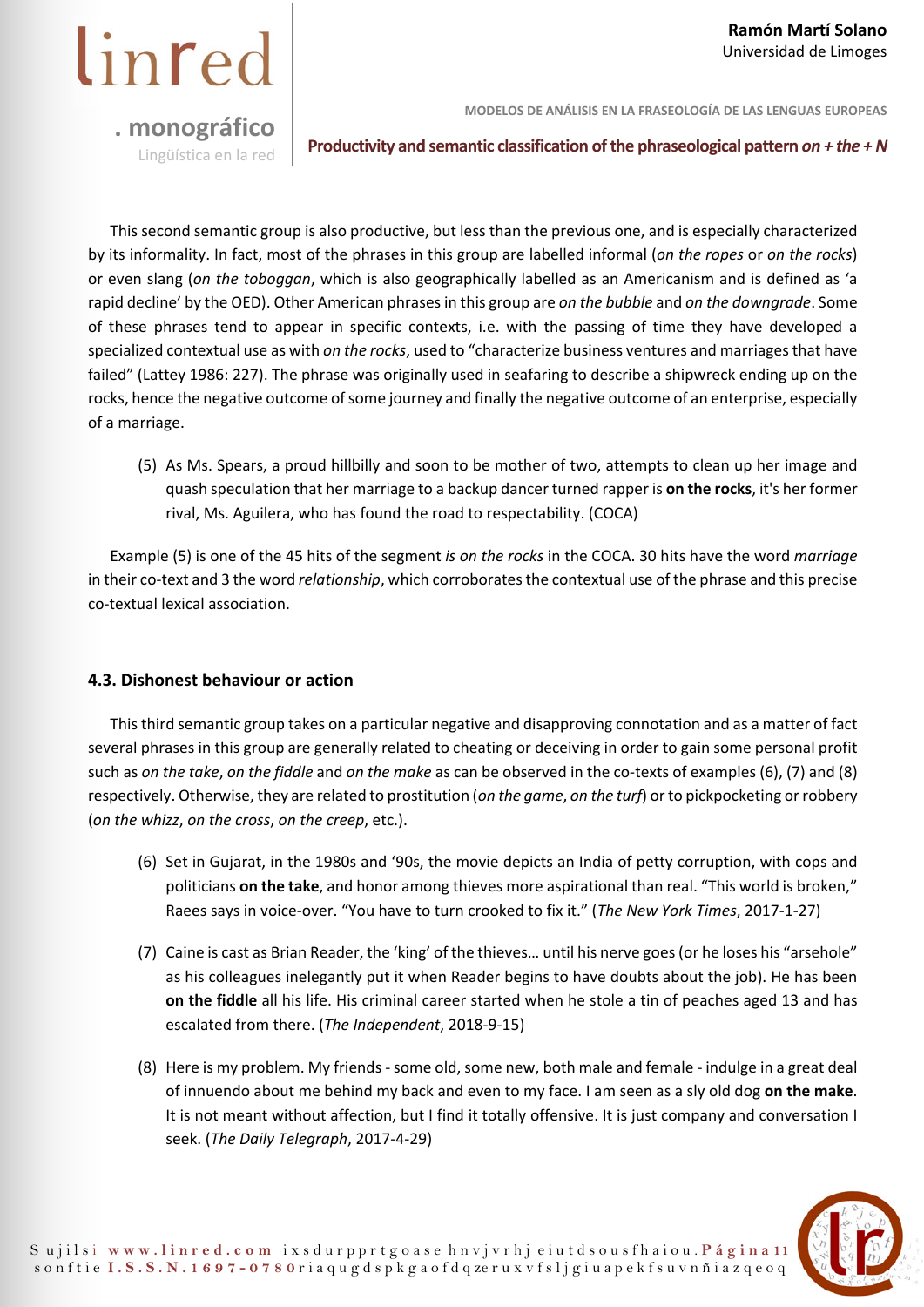**MODELOS DE ANÁLISIS EN LA FRASEOLOGÍA DE LAS LENGUAS EUROPEAS** 

**Productivity and semantic classification of the phraseological pattern** *on + the + N* **Lingüística en la red** 

#### **4.4. Debauchery**

linred

The term debauchery has been used in the fourth group in the broad sense of 'bad sexual behaviour, drinking too much alcohol and taking drugs' (or any combination of the three). It is in this category where one can find the highest number of types with no occurrences in the corpus. Again, this is not unusual, but rather a highly expected result, as all these realizations are more likely to be used in speech and in extremely unconventional contexts than in online newspaper archives used a corpus. This is also a very productive and negatively-connoted semantic group, mainly because of the large number of nouns of a substandard register that can be used as slotfillers. The meaning of the construction in this semantic group is about doing an activity in an extreme or excessive way, especially binging, as in (9), with phrases such as *on the lash*, *on the fuddle*, *on the scoop*, *on the scoot*, etc., although the activity does not only involve drinking in excess but can also involve drugs (*on the stuff*) or sex (*on the pull*).

- (9) What was once, in the Eighties and Nineties a glorious holiday rite of passage, that gin and tonic in an airport bar signifying "clocking off" for a fortnight, has mutated into drunken stag-do brawls, slurring frequent fliers and grans **on the lash** who've had five too many. (*The Independent*, 2017-08- 15)
- (10)They do not attempt to emulate the behaviour of rock stars of the past, who after a gig would go out **on the razz** all night before returning to the hotel to throw a television set out of the window. (*The Independent*, 2017-12-13)
- (11)We had to go out **on the pull** to get laid. Dress up, go to a club and snog someone at the end when the DJ played the slow song. If we "swiped" someone we liked, we'd get arrested. (*The Independent*, 2017-11-25)

Examples (10) and (11) share the same left co-text, i.e. the verb *go out*, showing the use of some of the pattern realizations with non-copulative verbs.

#### **4.5. Increase or improvement**

Group number 5 has been named *increase or improvement* and semantically represents the opposite of group number 2 "failure, decline or decrease". Even though this group includes fewer types than groups 1 to 4, they tend to show a higher frequency of use and indeed it is the phrase *on the rise* that has the highest number of tokens in the corpus, 66,511 hits, which represents 3.62 per million words. This correlates with the fact that *on the rise* has a negative semantic prosody and is preferentially associated with nouns denoting crime and drug use: when using the search string *[nn\*] is on the rise* in the COCA the most frequent slot fillers are *crime* and *marijuana/heroin/drug/substance use* followed by other negative-connoted nouns such as *obesity* and *disease*. Other types in this group such as *on the upswing* and *on the mend* are found in the medium frequency range.

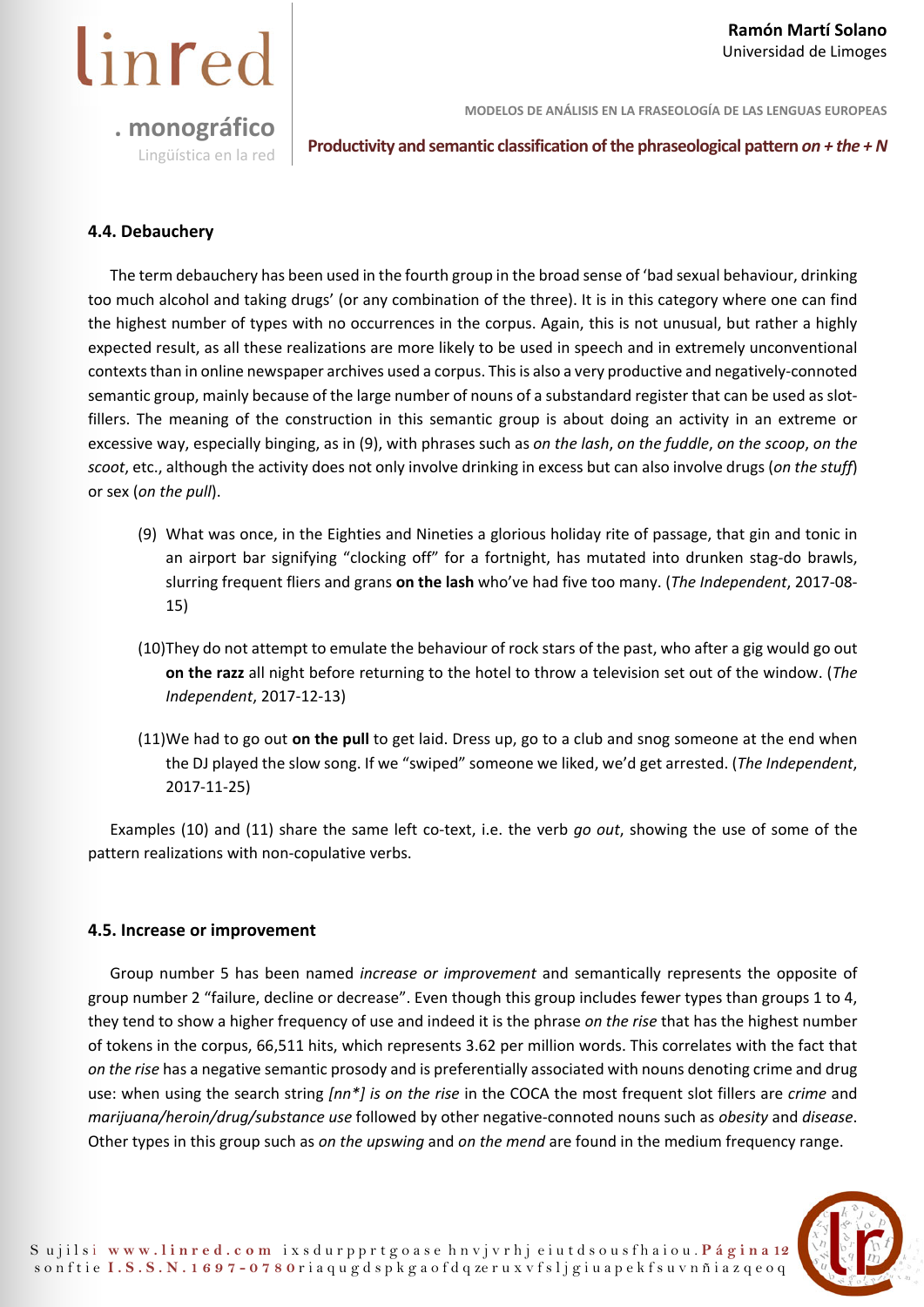

**Productivity and semantic classification of the phraseological pattern** *on + the + N* Lingüística en la red

(12)And as American interest in Cuba escalates – many "people-to-people" tours are sold out or waitlisted through 2012, and a Republican presidential win would likely eliminate them entirely – prices are **on the upswing**, as well. (COCA)

Both *on the rise* and *on the upswing* are used to indicate an increase in prices (12) but, contrary to the semantic preferences of *on the rise*, *on the upswing* is used in connection with improvement in the economy and the industry in general. *On the mend*, in its turn, denotes improvement and is especially associated with health.

#### **4.6. Honesty and correctness**

Finally, group number 6 is the least represented of the six groups in terms of frequency and number of types but it has been included, nevertheless, as potentially productive. This group clearly shows that the same phraseological pattern can be used for entirely opposite concepts or ideas. Three UPs denote honest action or behaviour (*on the level* is general English whereas *on the square* and *on the up* are mainly American phrases). For the rest, they mostly mean the same thing, something done correctly, as and when it was expected to be done as illustrated in examples (13) and (14).

- (13)Many hardcore Leavers forget that part of living in a democracy confers upon us the absolute right to do that. But here's where Farage was **on the button**: were they to win such a poll, none of us would be able to deny that the terms of the debate would be irrevocably changed. (*The Independent*, 2018-01-12)
- (14)At a hospice in Greensboro, N.C., John read the email to his ailing wife and responded on her behalf. "Thank you for being such a strong supporter and friend to her," he said. "She's talked about you a ton these past few weeks, and her sense of you being a person with great insight and empathy. She's clearly **on the mark** there." (COCA)

#### **4.7. Idiosyncratic cases**

Some of the realizations of the template are unproductive from a semantic point of view and therefore have been excluded from the categorization. *On the shelf*, for example, both as 'something not noticed or not used' or 'as someone who is not married and is considered too old for anyone to want to marry them' belongs to a semantically unproductive pattern and therefore has not yielded any analogical realizations. Other examples are *on the wagon* meaning 'having decided not to drink any alcohol for a period of time', *on the books* 'employed by a company or belonging to an organization, society or sports team' and *on the cards* 'likely to happen', among others. These *one off-idioms* (Jackendoff 2008: 8) do not fit semantically under any of the six groups that have been identified despite the fact that they are both idiomatic and structurally congruent.

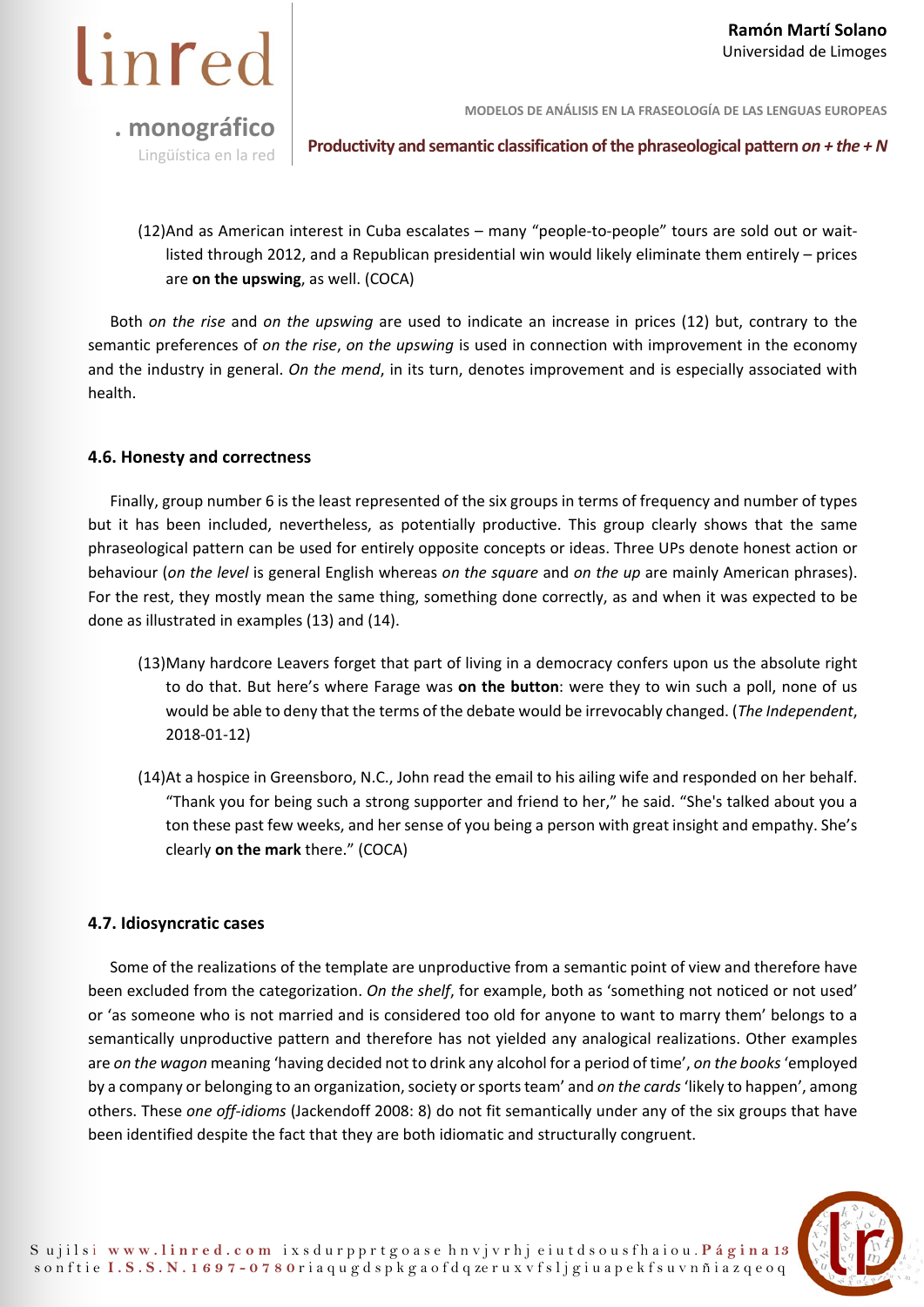linred

**MODELOS DE ANÁLISIS EN LA FRASEOLOGÍA DE LAS LENGUAS EUROPEAS** 

**Productivity and semantic classification of the phraseological pattern** *on + the + N* Lingüística en la red

#### **5. Sources and processes of productivity**

Apart from the general process of lexical analogy involved in the examples presented so far, other sources and processes concerning productivity should be considered: for the former informal register and slang and geographical varieties and for the latter metaphorical extension and antonymic analogy.

#### **5.1. Informal register and slang**

Informal register, and slang words in particular, is frequently used in the *on + the + N* pattern. A selection of realizations of the template with this sort of slot-fillers include *on the toot*, *on the turf*, *on the twist*, *on the whizz*, *on the sneak*, *on the stuff*, *on the skite*, *on the scoop*, *on the scoot*, *on the roister*, *on the queer*, *on the ramble*, *on the randan*, *on the randy*, *on the razz* and *on the piss*. It is interesting to notice that all of them have to do either with a debauched lifestyle or with illicit or criminal activities corroborating the link between language register, semantics and constructions.

Several realizations of this semantic subcategory concern heavy drinking and drinking sprees: *on the skite*, *on the scoop*, *on the toot*, *on the randan*, *on the piss* and *on the scoot* among many others. As far as illicit or criminal activities is concerned *on the turf* is related to prostitution, *on the twist* to cheating, *on the whizz* to picking pockets and *on the sneak* to robbery.

(15)As it turned out, customers would have stood a better chance riding shotgun with George Michael after a hefty night **on the toot**. The schemes collapsed, triggering £700m of losses for 50,000 small investors. (iWeb).

As a good number of realizations of this pattern are extremely rare, very large corpora are needed in order to retrieve certain examples (15). The *iWeb<sup>6</sup>* is a reference corpus of 14 billion words compiled from about 95,000 websites and an absolutely indispensable tool for the retrieval of realizations of the pattern that have slang words as slot-fillers, most likely to pop up in websites rather than in more conventional corpora.

#### **5.2. Geographical variants**

The *Corpus of Global Web-Based English* (GloWbE) has been used to detect geographical variants. It has 1.9 billion words and allows comparisons between different world Englishes. A search of the PU *on the lash* shows the preferential use of the phrase in European English (81 hits out of a total of 94 correspond to British English and Irish English put together, which makes 86,1%). *On the razz* is also preferentially European as 18 out of the 22 hits correspond to these two varieties. *Schnozz* is American Jewish slang for *nose*, hence *on the schnozz* which



<sup>&</sup>lt;sup>6</sup> For further information go to https://www.english-corpora.org/iweb/.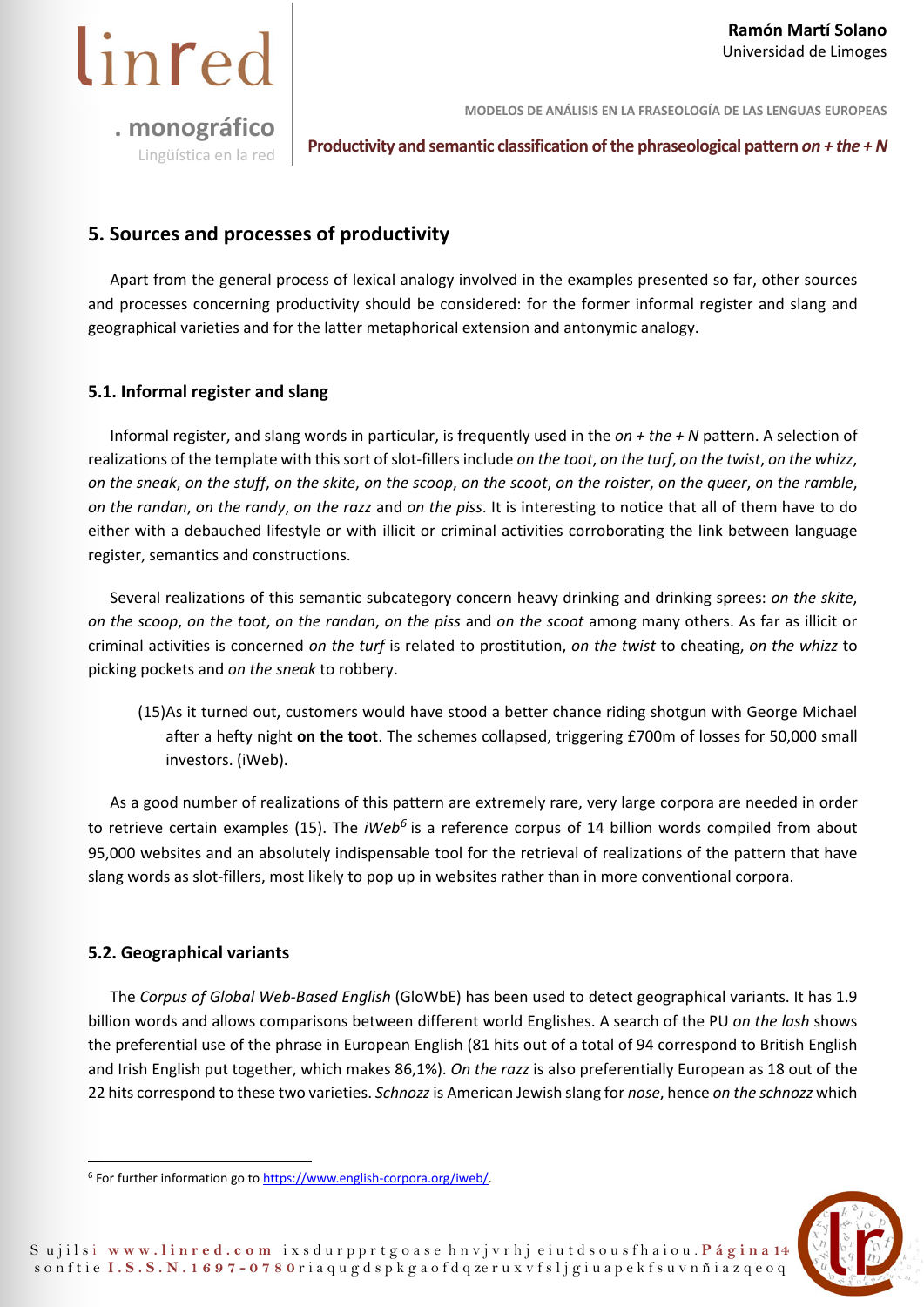

**MODELOS DE ANÁLISIS EN LA FRASEOLOGÍA DE LAS LENGUAS EUROPEAS** 

**Productivity and semantic classification of the phraseological pattern** *on + the + N* **Lingüística en la red** 

is synonymous with the PU *on the nose*. Other exclusively or mainly American PUs of this pattern include *on the toot*, *on the prod*, *on the bash*, *on the creep*, *on the rag*, *on the toboggan*, *on the blink*, etc.

#### **5.3. Metaphorical extension**

The process of metaphorization involves a change of meaning, usually a change from a literal concrete meaning to a figurative abstract meaning. This metaphorical extension can be observed in the UP *on the wane*, used specifically to indicate the phase of the moon in which its shape becomes less and less round. Then the phrase has been metaphorized to describe any situation that is becoming less and less strong or important (Moon 1998: 214).

Metaphorization of realizations of phraseological patterns has been observed for the *ADV1 and ADV1* pattern and especially for the case of *over and over* where the initial meaning of physical movement has been extended to repetition (Levin & Lindquist 2015: 13). In the case of the *on + the + N* pattern, several compositional phrases have developed a metaphorical sense and have finally become fossilized as idioms. The PU *on the ropes* (group 2) means 'doing badly and likely to fail' and can be used contextually as an equivalent of the UP *on the rocks*, especially when a failure in business is concerned. The phrase, which originated in boxing, was used to indicate that a boxer was actually on (or against) the ropes of the boxing ring and was then in a difficult situation. The phrase has since undergone a metaphorical extension and is currently used in relation to the economy, business or industry.

#### **5.4. Antonymic analogy**

Antonymic analogy is the process by which a new PU is formed by replacing one of the PU's constituents with its exact opposite. In phraseology in general, adjectives and prepositions are the ones that usually commute in some phrasemes. Some examples of antonymous adjectives used to create new phrasemes are *best* and *worst* in *the best of both worlds* that has given rise to *the worst of both worlds*, and *fast* and *slow* in *the fast lane* and *the slow lane* (Martí Solano 2018: 106-107) but most of the cases concern prepositions or adverbial particles: *in/out of the running*, *in/out of the loop*, *keep your eye on/off the ball*, *get on/off sb's case*, etc. A number of cases concern the *on + the + N* template, namely *on/off the mark*, *on/off the rails*, *on/off the beam* and *on/off the hook*. Examples (16) and (17) illustrate the antonymic meaning from 'correct' (16) to 'incorrect' (17).

- (16)The aftermath of the war in Iraq has put the articulators of the doctrine on the defensive. Talk of accelerated "regime change" is muted for the moment. As a creed and ideology, however, preponderance is still operative. If this analysis is **on the mark**, there is much work to be done by Catholic theologians, social ethicists and others, and indeed by the hierarchy. (COCA).
- (17)"The short story is that every aspect of the oil infrastructure has been starved drilling, refineries, distribution, even the gas stations in Iran," Stern told Reuters. "It's a mess." Even if Stern's analysis

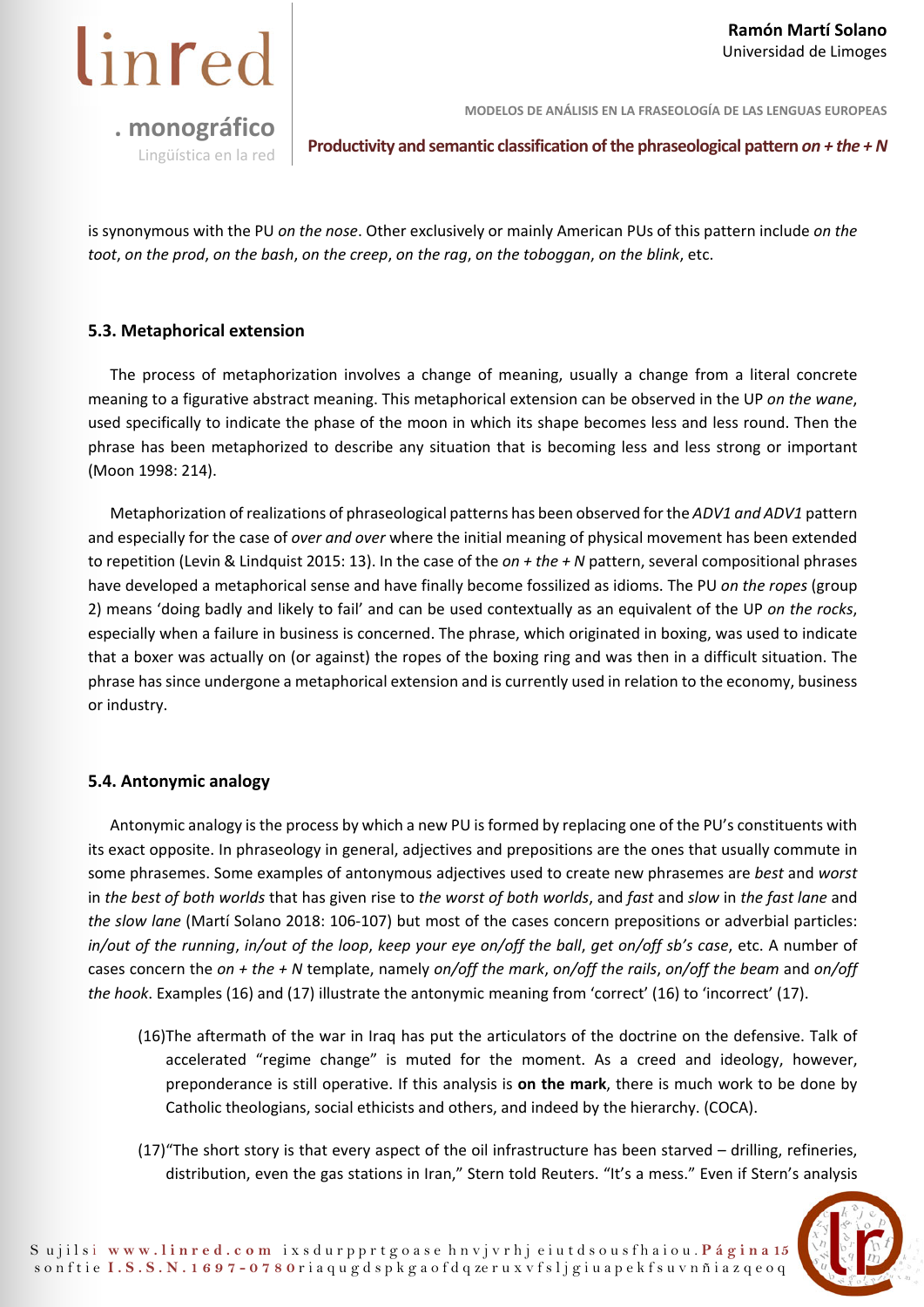

**Productivity and semantic classification of the phraseological pattern** *on + the + N* Lingüística en la red

is **off the mark**, as some have suggested, Iran's policies are not doing much to stem the dwindling reserve tide. (COCA).

It should be noted that in the case of *on/off the cuff*, there is no antonymic analogy involved but rather two distinct processes of metaphorization implying two different senses. On the one hand, *off the cuff* means 'on the spur of the moment, unrehearsed' and is normally used with verbs such as *speak* and *talk*. On the other hand, *on the cuff* means 'on credit' and is restricted to American usage. The same applies to the pair *on the peg/off the peg*. The former is used mainly in the military and means 'under arrest' or 'in trouble with authority' and is currently rare or obsolete. The latter is a current common phrase especially used in British English: Americans prefer *off the rack* and Australians *off the hook* to mean 'clothes that are made and bought in standard sizes and not made specially to fit a particular person'.

#### **6. Conclusions**

The syntactic pattern and the syntagmatic relation between the grammar and the content words in the *on + the + N* pattern carry meaning, that is patterns of word combinations are intrinsically meaningful. Besides, they are form-meaning pairings of varying degrees of productivity. This productivity is due to a large lexical paradigm, to be found mainly in informal register and slang but also in geographical varieties. The semantic classification of the idiomatic realizations reveals a general association of this pattern with negative meanings and contexts of use, i.e. a negative semantic prosody. This association is not exclusively negative since the same pattern is used, although much less frequently, with a positive meaning and also with idiosyncratic meanings that fall out of any of the six semantic groups.

> **Ramón Martí Solano**  ramon.marti-solano@unilim.fr Universidad de Limoges, Francia

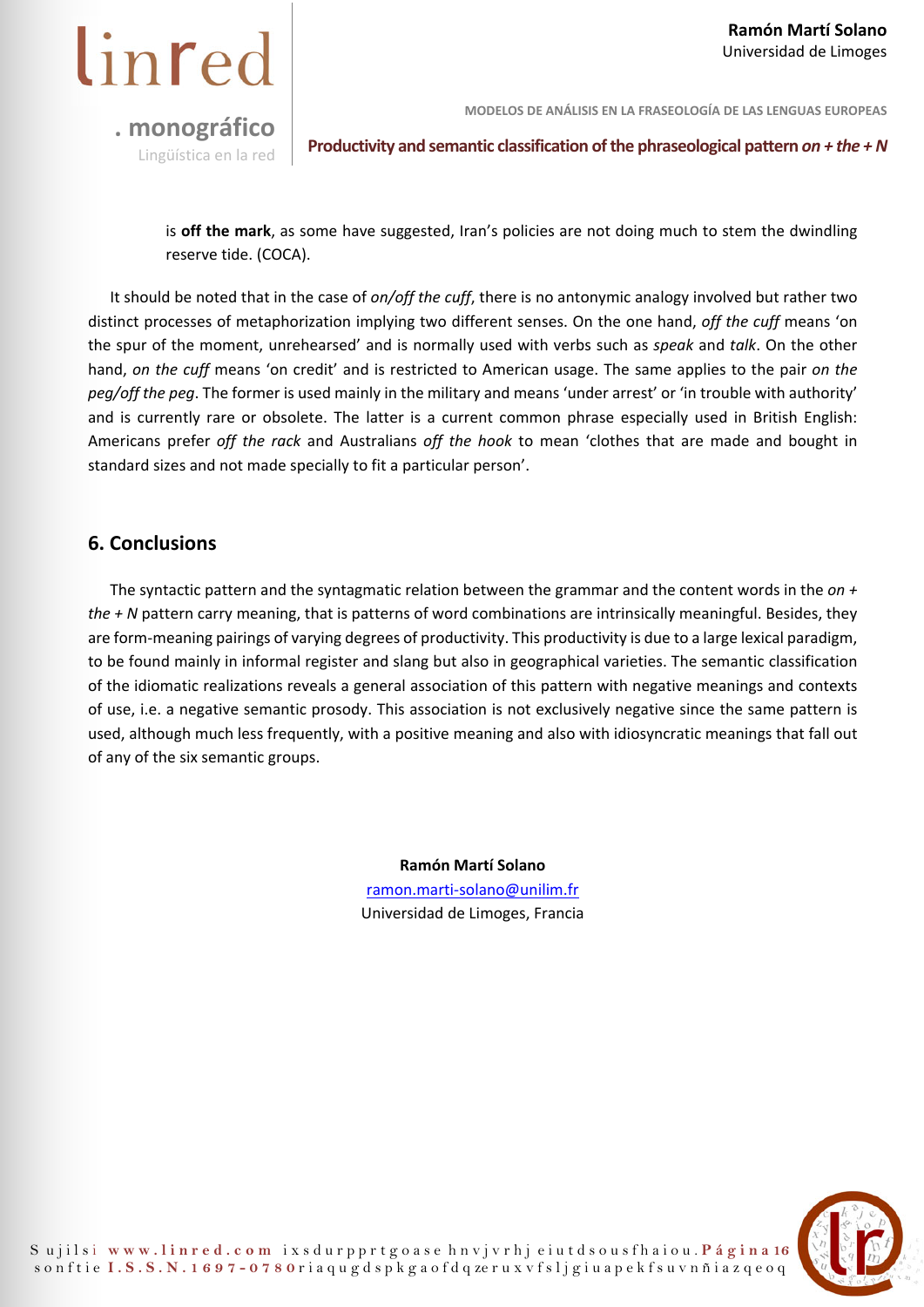

**MODELOS DE ANÁLISIS EN LA FRASEOLOGÍA DE LAS LENGUAS EUROPEAS** 

**Productivity and semantic classification of the phraseological pattern** *on + the + N* Lingüística en la red

#### **Referencias bibliográficas**

[BNC] *The British National Corpus*. https://www.english-corpora.org/bnc/ (accessed 22 May 2020).

[CCDI] *Collins Cobuild Dictionary of Idioms* (2002, 2<sup>nd</sup> ed.): London: HarperCollins.

[CIDI] *Cambridge International Dictionary of Idioms* (2005, 7<sup>th</sup> ed.): Cambridge: Cambridge University Press.

- [COCA] *Corpus of Contemporary American English*. https://www.english-corpora.org/coca/ (accessed 22 May 2020).
- [enTenTen15] *English Web Corpus 2015*, https://app.sketchengine.eu/#concordance?corpname= preloaded%2Fententen15\_tt21 (accessed 16 May 2020).
- [GloWbE] *Corpus of Web-Based Global English*, https://www.english-corpora.org/glowbe/ (accessed 16 May 2020).
- [iWeb]. *iWeb: The 14 Billion Word Web Corpus*. https://www.english-corpora.org/iweb/ (accessed 16 May 2020).

[LID] *Longman Idioms Dictionary* (1998): Harlow: Longman.

[ODI] *Oxford Dictionary of Idioms* (2004, 2nd ed.): Oxford: Oxford University Press.

[OED] *The Oxford English Dictionary*. https://www-oed-com.ezproxy.univ-paris3.fr/ (accessed 28 August 2019).

Chauvin, Catherine (2016): "Polysémie prépositionnelle entre invariance, figement et analogie : une étude de cas en anglais (She was in high heels, in her makeup, in a belt)", *Language design: journal of theoretical and experimental linguistics*, 18 (extra), pp. 307-323.

Corpas Pastor, Gloria (1997): *Manual de fraseología española*, Madrid: Gredos.

Gläser, Rosemarie (1986): *Phraseologie der englischen Sprache*, Tübingen: Niemeyer.

- Hunston, Susan y Gill Francis (2000): *Pattern Grammar. A corpus-driven approach to the lexical grammar of English*, Amsterdam / Philadelphia: John Benjamins.
- Jackendoff, Ray (2008): "'Construction after Construction' and Its Theoretical Challenges", *Language*, 84(1), pp. 8-28.
- Langlotz, Andreas (2006): *Idiomatic Creativity: A cognitive-linguistic model of idiom representation and idiomvariation in English*. Amsterdam / Philadelphia: John Benjamins.
- Lattey, Elsa (1986): "Pragmatic classification of idioms as an aid for the language learners", *International Review of Applied Linguistics in Language Teaching*, 24 (3), pp. 217-233.
- Levin, Magnus & Hans Lindquist (2015): "On the ADV1 and ADV1 construction with adverbs of direction in English", Sebastian Hoffman, Bettina Fischer-Starcke y Andrea Sand (eds.), *Current Issues in Phraseology*, Amsterdam / Philadelphia: John Benjamins, pp. 7-33.
- Martí Solano, Ramón (2018): "Les ressorts de la manipulation phraséologique dans le discours journalistique en anglais : les procédés d'inversion", Laurent Gautier (ed.), *Figement et discours spécialisés*, Berlin: Franck und Timme, pp. 93-110.
- Monneret, Philippe (2018): "Phraséologie et analogie", Olivier Soutet, Salah Mejri e Inès Sfar (eds.), *La phraséologie : théories et applications*, Paris: Honoré Champion, pp. 15-32.
- Moon, Rosamund (1998): *Fixed Expressions and Idioms in English. A Corpus-Based Approach*, Oxford: Oxford University Press.